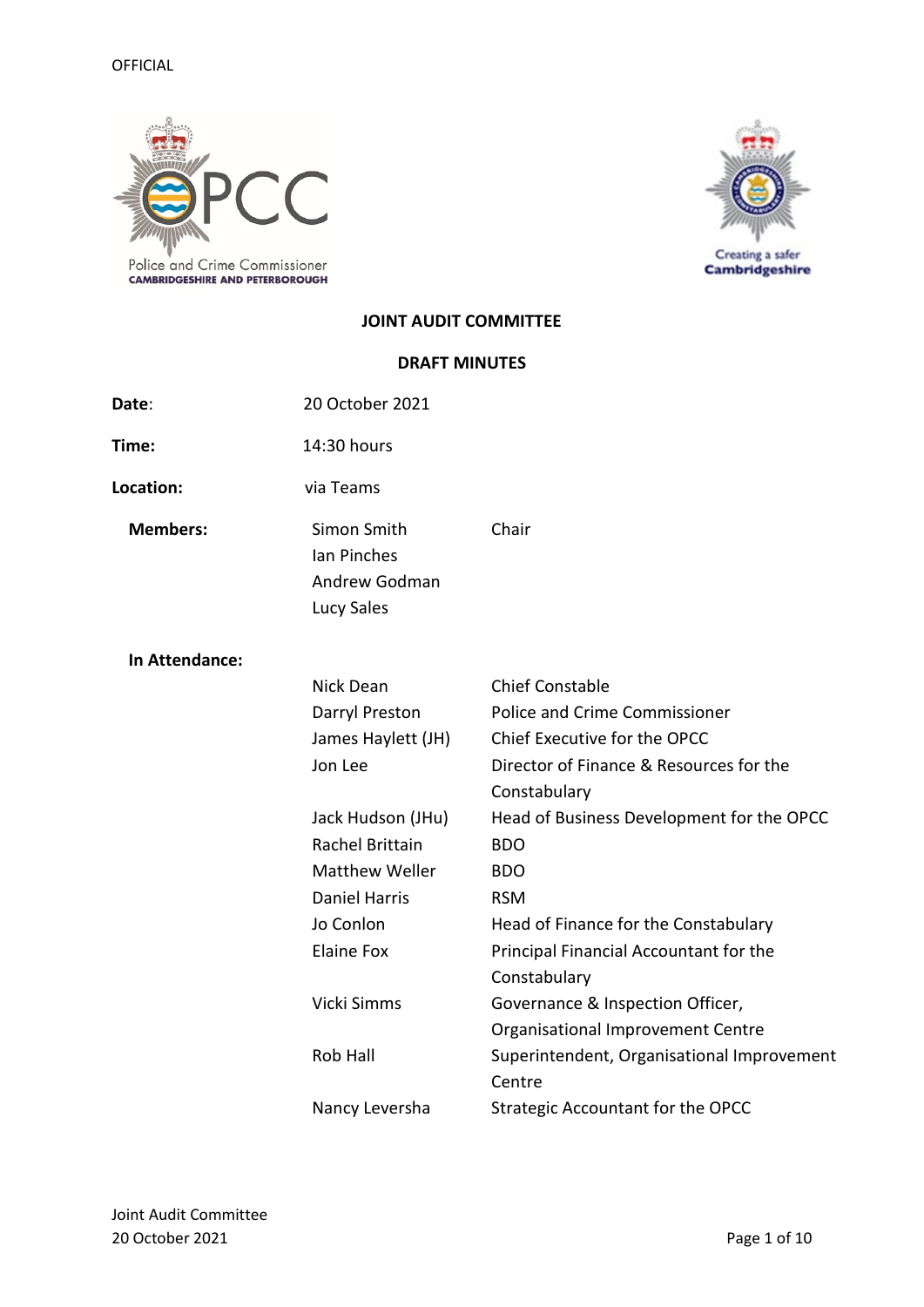| 1. | <b>Welcome and Apologies</b>                                                                                                                                                                                                                                                                                                                                                                                                                                                                                                                                                                                                                                                                                                             |
|----|------------------------------------------------------------------------------------------------------------------------------------------------------------------------------------------------------------------------------------------------------------------------------------------------------------------------------------------------------------------------------------------------------------------------------------------------------------------------------------------------------------------------------------------------------------------------------------------------------------------------------------------------------------------------------------------------------------------------------------------|
|    | Apologies were received from Matthew Warren CFO for the OPCC.                                                                                                                                                                                                                                                                                                                                                                                                                                                                                                                                                                                                                                                                            |
|    | SS welcomed everybody to the meeting committee meeting.                                                                                                                                                                                                                                                                                                                                                                                                                                                                                                                                                                                                                                                                                  |
| 2. | <b>Declarations of Interest</b>                                                                                                                                                                                                                                                                                                                                                                                                                                                                                                                                                                                                                                                                                                          |
|    | No new declarations were stated.                                                                                                                                                                                                                                                                                                                                                                                                                                                                                                                                                                                                                                                                                                         |
| 3. | Agreement of the minutes from the last meeting held on 29 April 2021                                                                                                                                                                                                                                                                                                                                                                                                                                                                                                                                                                                                                                                                     |
|    | The minutes were agreed as factually correct.                                                                                                                                                                                                                                                                                                                                                                                                                                                                                                                                                                                                                                                                                            |
|    | LS asked that on page 6 MH be written in full.                                                                                                                                                                                                                                                                                                                                                                                                                                                                                                                                                                                                                                                                                           |
|    | SS asked about page 7 Action 8 ii Table top exercise if there was an update.                                                                                                                                                                                                                                                                                                                                                                                                                                                                                                                                                                                                                                                             |
|    | IP stated he had attended the joint risk assessment exercise that focussed on cyber<br>security. It was a BCH exercise and 60 officers attended. As an observer IP was<br>impressed at how the three forces engaged and worked together and stated it had been<br>an interesting day. ND added that day was led by Jane Gyford and her team with the<br>Information Management Department. They used an escalating scenario based on a<br>cyber attack and there were operational, support, strategic and crime elements looking<br>at how to build resilience and continue business as usual. It considered how would<br>communications internally and externally be managed. It was a good learning day and<br>a debrief will be held. |
|    | SS thanked IP and ND for the update and commented that the operational risk register<br>is at the next meeting and the committee will look to see whether any issues from the<br>table top exercise impact upon the operational risk register.                                                                                                                                                                                                                                                                                                                                                                                                                                                                                           |
|    | <b>Resolved</b>                                                                                                                                                                                                                                                                                                                                                                                                                                                                                                                                                                                                                                                                                                                          |
|    | The minutes were agreed as correct.<br>(i)                                                                                                                                                                                                                                                                                                                                                                                                                                                                                                                                                                                                                                                                                               |
| 4. | <b>Statement of Accounts</b>                                                                                                                                                                                                                                                                                                                                                                                                                                                                                                                                                                                                                                                                                                             |
|    | JL stated he would provide a verbal overview on both the Statement of Accounts and<br>the Annual Governance Statements (AGS) and then RB and MW would speak to their<br>report.<br>The AGS cannot be finalised until the accounts are and there is a final auditor's<br>opinion. The external audit is in progress and we are hoping for it to conclude in mid-                                                                                                                                                                                                                                                                                                                                                                          |
|    | November. There are some adjustments to be made to the accounts. JL had been on a<br>call with the Public Sector Accounts Authority (PSAA) earlier and only 9% of bodies had<br>their accounts signed off by the September deadline. This is as a consequence of the                                                                                                                                                                                                                                                                                                                                                                                                                                                                     |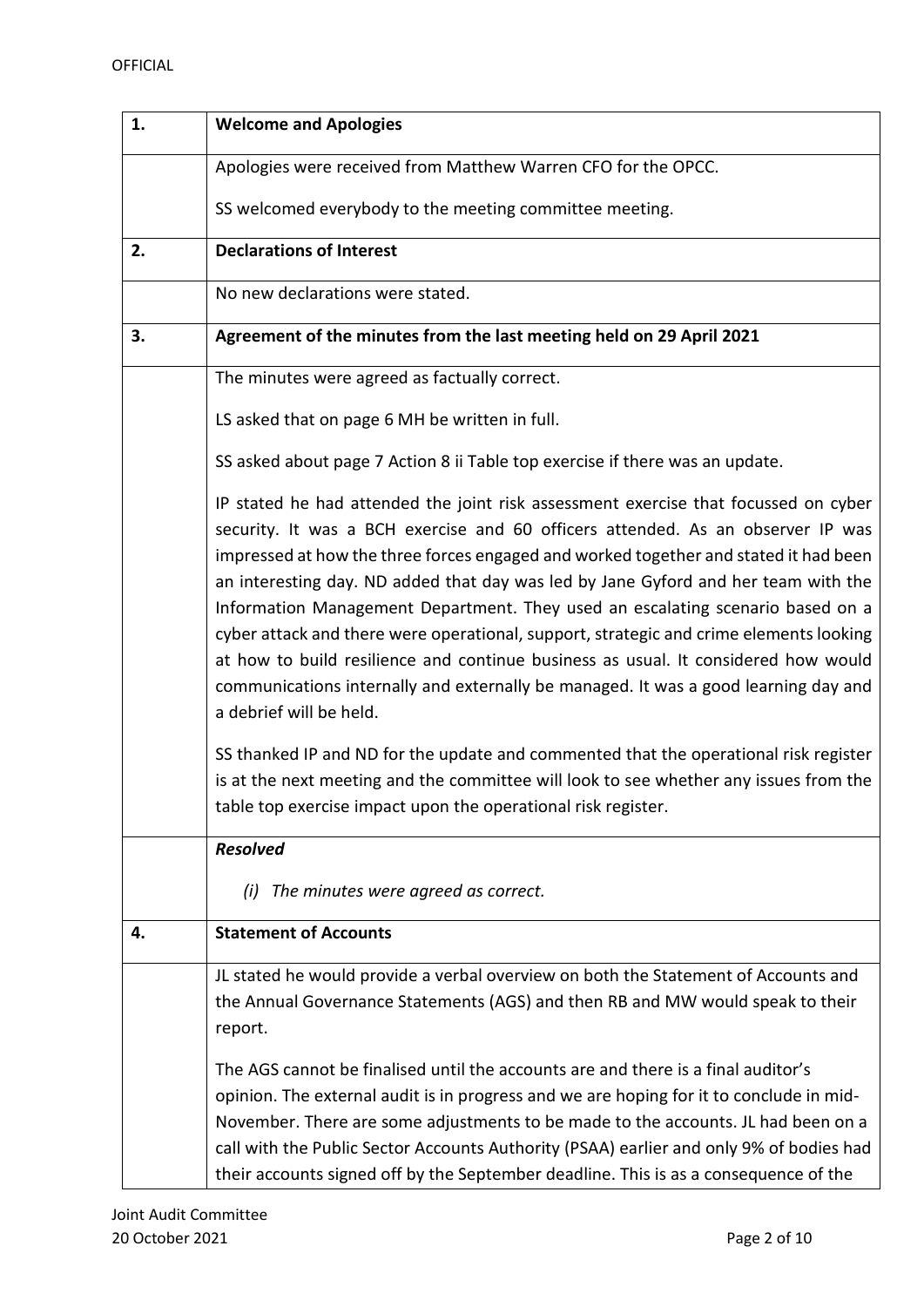| audit programme last year so we are not out of kilter with the rest of the country. We<br>are keen to get the accounts finalised as soon as we can as we are heading into budget<br>time. PSAA have stated the September deadline will remain for 21/22 accounts and<br>then they are reviewing where the deadline will be.                                                                                                                                                                                                                       |
|---------------------------------------------------------------------------------------------------------------------------------------------------------------------------------------------------------------------------------------------------------------------------------------------------------------------------------------------------------------------------------------------------------------------------------------------------------------------------------------------------------------------------------------------------|
| JL asked the committee in order to discharge their responsibility how they would like<br>to proceed and stated there are two options: one is to call a specific meeting at the<br>end of November or secondly to circulate by email for committee members<br>consideration and comments.                                                                                                                                                                                                                                                          |
| SS thanked JL and his team and recognised the high standard of work. He asked the<br>members for their preference as to a meeting or email. The members agreed to deal<br>with the accounts via email.                                                                                                                                                                                                                                                                                                                                            |
| RB agreed with JL that Cambs are not out of line with the national picture and are in a<br>good place thanks to the finance team and are on course for a November sign off.                                                                                                                                                                                                                                                                                                                                                                       |
| RB informed the committee that the VfM work has changed significantly this year. In<br>previous years auditors have had to offer an opinion, this requirement has been<br>removed. Now the auditors are to issue a commentary on VfM arrangements as part<br>of the Auditors annual report. There is a shift in focus for positive assurance that<br>arrangements are in place. Auditors are no longer required to issue at the same time<br>as the audit report, but the VfM must be issued within three months of issuing the<br>annual report. |
| MW stated he would provide an overview of the circulated report. Page 5 shows the<br>materiality which is set on the same basis as the planning but the numbers have been<br>updated. Page 8 shows the same five risks as the plan and there is nothing to bring to<br>the committee's attention.                                                                                                                                                                                                                                                 |
| Page 11 there is one unadjusted audit difference for £195k in relation to floor areas in<br>valuations. Although this is a minor difference, there are a number of low differences<br>that have added up to the £195k. Work is ongoing so this figure may change.                                                                                                                                                                                                                                                                                 |
| Page 13 pension liability the pension fund auditor for Cambs County Council reported<br>two misstatements. One was the assets were valued at 31 December and estimated at<br>31 March, this increased the value for the PCC by £441k and the Constabulary by<br>£2.649m, in addition benefits paid figure in the IAS19 report was overstated by<br>£2.851m these will be reported as unadjusted misstatements.                                                                                                                                    |
| In addition, the expected return on plan assets identified a difference of £148k for<br>which auditors have been unable to establish a reason for the difference in<br>methodology. This will be reported as an unadjusted misstatement.                                                                                                                                                                                                                                                                                                          |
| The McCloud liability value was reduced by £18m but the adjustment was not posted                                                                                                                                                                                                                                                                                                                                                                                                                                                                 |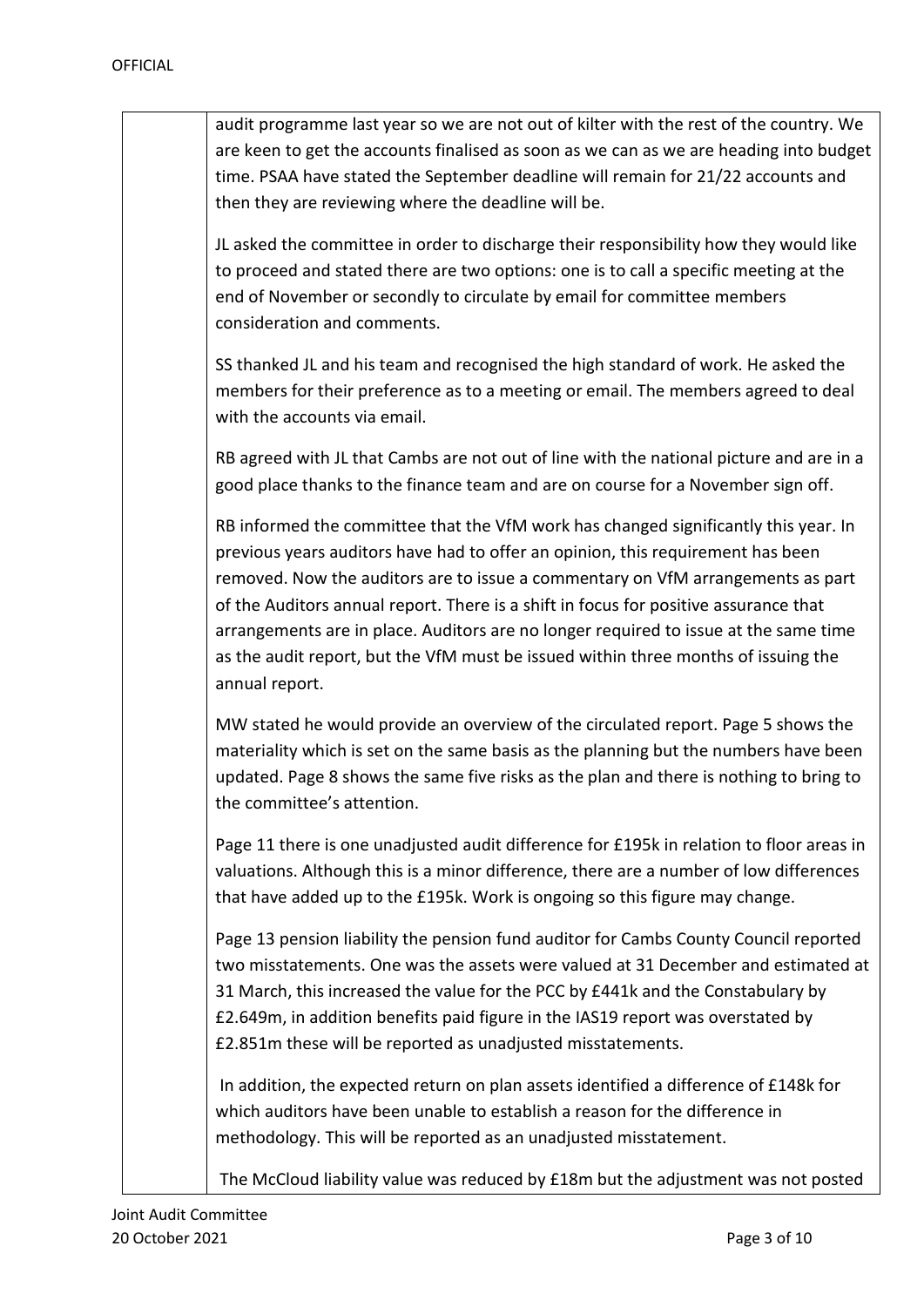|                     | last year so the opening balance was out by £18m, this has been amended this year so<br>the closing balance is correct this year.                                                                                                                                                                                                                                                                                                                                               |
|---------------------|---------------------------------------------------------------------------------------------------------------------------------------------------------------------------------------------------------------------------------------------------------------------------------------------------------------------------------------------------------------------------------------------------------------------------------------------------------------------------------|
|                     | There is nothing to report on related parties.                                                                                                                                                                                                                                                                                                                                                                                                                                  |
|                     | Pages 18 - 23 provide the detail on the unadjusted misstatements.                                                                                                                                                                                                                                                                                                                                                                                                               |
|                     | Auditors have not identified any significant deficiencies in controls.                                                                                                                                                                                                                                                                                                                                                                                                          |
|                     | Page 28 shows one new recommendation that has been made in relation to leavers in<br>the e-financials system. An audit of 11 users was conducted and two of these users<br>still had access to the system for some time after they left. There had been no activity<br>on their account, but there is a risk that if a leaver retains access to the system they<br>could have committed fraudulent activity. The recommendation is for user access to<br>be reviewed regularly. |
| are not closed yet. | Page 29 - 32 provides a follow up of actions from last year. About half of these have<br>been fully implemented and the others have all had progress made against them but                                                                                                                                                                                                                                                                                                      |
|                     | SS thanked MW for the current update. JL added there is an ongoing review of the<br>accounts so the adjustments that MW had spoken about will be included in the<br>review. Once the accounts are ready they will be circulated.                                                                                                                                                                                                                                                |
|                     | IP stated the notes to the pensions on McCloud were reasonable and logical.                                                                                                                                                                                                                                                                                                                                                                                                     |
|                     | EF confirmed the bottom line is the same, just for context the difference for annual<br>leave is an increase in CR of £1.7m.                                                                                                                                                                                                                                                                                                                                                    |
|                     | SS stated the committee note where we are today and we are in a good place.                                                                                                                                                                                                                                                                                                                                                                                                     |
|                     | IP asked whether the committee required a resolution for SS as Chair to approve on<br>behalf of the committee members. AG agreed that delegation to SS as Chair followed<br>the constitution. SS stated he was happy to accept the delegation, but would refer to<br>colleagues if there were any significant changes.                                                                                                                                                          |
| <b>Resolved</b>     |                                                                                                                                                                                                                                                                                                                                                                                                                                                                                 |
| (i)                 | The Committee noted the update.                                                                                                                                                                                                                                                                                                                                                                                                                                                 |
| (ii)                | Final Statement of Accounts and AGSs to be circulated to JAC members by<br>email for their consideration and comments.                                                                                                                                                                                                                                                                                                                                                          |
| (iii)               | The Committee members agreed a resolution for the Chair to approve the<br>Final Statement of Accounts on behalf of the committee.                                                                                                                                                                                                                                                                                                                                               |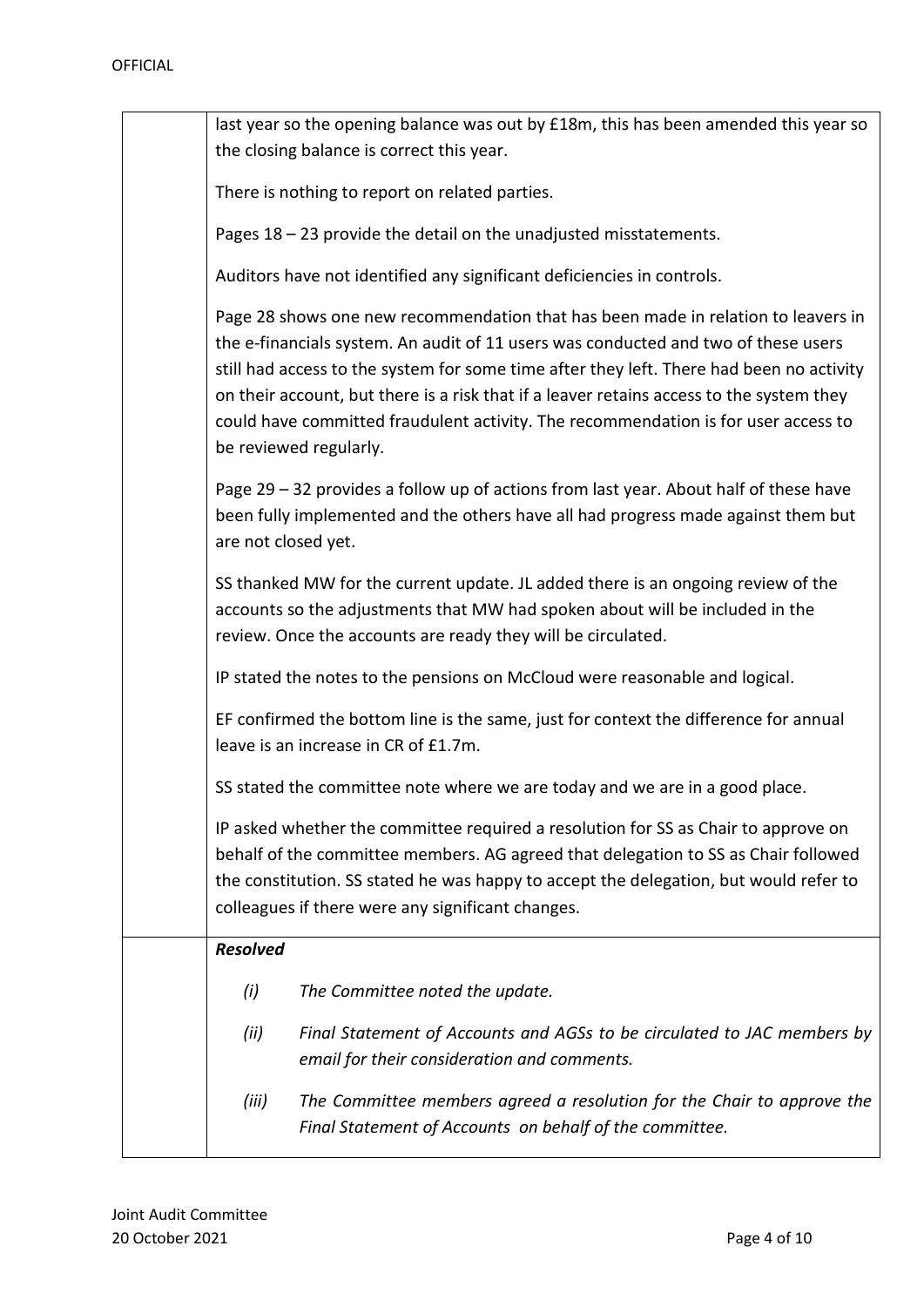| 5. | <b>Annual Governance Statements</b>                                                                                                                                                                                                                                                                                                                                                                                                                                                                                                                                                                                                                                                                                                                                                                                                                                            |
|----|--------------------------------------------------------------------------------------------------------------------------------------------------------------------------------------------------------------------------------------------------------------------------------------------------------------------------------------------------------------------------------------------------------------------------------------------------------------------------------------------------------------------------------------------------------------------------------------------------------------------------------------------------------------------------------------------------------------------------------------------------------------------------------------------------------------------------------------------------------------------------------|
|    | Included in Item 4.                                                                                                                                                                                                                                                                                                                                                                                                                                                                                                                                                                                                                                                                                                                                                                                                                                                            |
| 6. | <b>Internal Audit Progress Report</b>                                                                                                                                                                                                                                                                                                                                                                                                                                                                                                                                                                                                                                                                                                                                                                                                                                          |
|    | DH provided an overview of the progress report. At 2.1 it shows two final reports, one<br>in draft and one in progress. The latest update is Budgetary Control has been finalised<br>and issued with a reasonable assurance. Capital Accounting & Fixed Assets is in<br>progress. The Covert Human Intelligence Source (CHIS) audit starts next week.                                                                                                                                                                                                                                                                                                                                                                                                                                                                                                                          |
|    | At 2.2 the BCH Reports Remote Working is now finalised; ICT Distribution of assets is in<br>draft and the Procurement follow up is also in draft. RSM have been asked to pause the<br>Firearms Licensing audit for two-three weeks. There will be a number of final reports<br>due at the January meeting.                                                                                                                                                                                                                                                                                                                                                                                                                                                                                                                                                                     |
|    | SS thanked DH for the helpful update, he added the monthly update report the<br>members receive is very useful. He added the committee would be interested to see<br>the Remote Working report for its generic interest.                                                                                                                                                                                                                                                                                                                                                                                                                                                                                                                                                                                                                                                       |
|    | DH stated 7,000 staff were surveyed which caused a slight delay as they had 1,000<br>responses to inform their findings.                                                                                                                                                                                                                                                                                                                                                                                                                                                                                                                                                                                                                                                                                                                                                       |
|    | ND stated the Firearms Licensing audit had been scheduled for Q1 of next year, but he<br>was uncomfortable and raised this with other Chief Officers to push through.                                                                                                                                                                                                                                                                                                                                                                                                                                                                                                                                                                                                                                                                                                          |
|    | LS asked from an internal audit perspective, the high-risk impact from the Sarah Everard<br>case, does ND have everything he needs or are there additional checks and balances<br>that audit could provide? To DH is there any experience from other forces that could<br>help?                                                                                                                                                                                                                                                                                                                                                                                                                                                                                                                                                                                                |
|    | ND stated the Sarah Everard case and the totality of the Violence against Women and<br>Girls (VAWG) agenda includes not just the Everard/Couzens, but vetting, culture etc.<br>HMICFRS have just inspected the Anti-Corruption Unit and given it a clean bill of health<br>across BCH, they have also reviewed all cases with a sexual allegation with no adverse<br>findings. Vetting across BCH has a compliance rate of 91% and scrutiny on culture has<br>been positive. The wider VAWG agenda was discussed as Chiefs Council and a statement<br>of intent will be launched shortly with a delivery plan behind that. Cambs has its own<br>comprehensive VAWG strategy which has brought various streams of work together.<br>We are in advance of the national position and ND has confidence in Cambs around the<br>VAWG and the cultural issues raised. LS thanked ND. |
|    | DH stated a discussion would be required to understand if identified as a strategic risk<br>and on an assurance map. Areas that could be looked at include vetting and<br>safeguarding. However, if HMICFRS have completed they would have covered areas. He                                                                                                                                                                                                                                                                                                                                                                                                                                                                                                                                                                                                                   |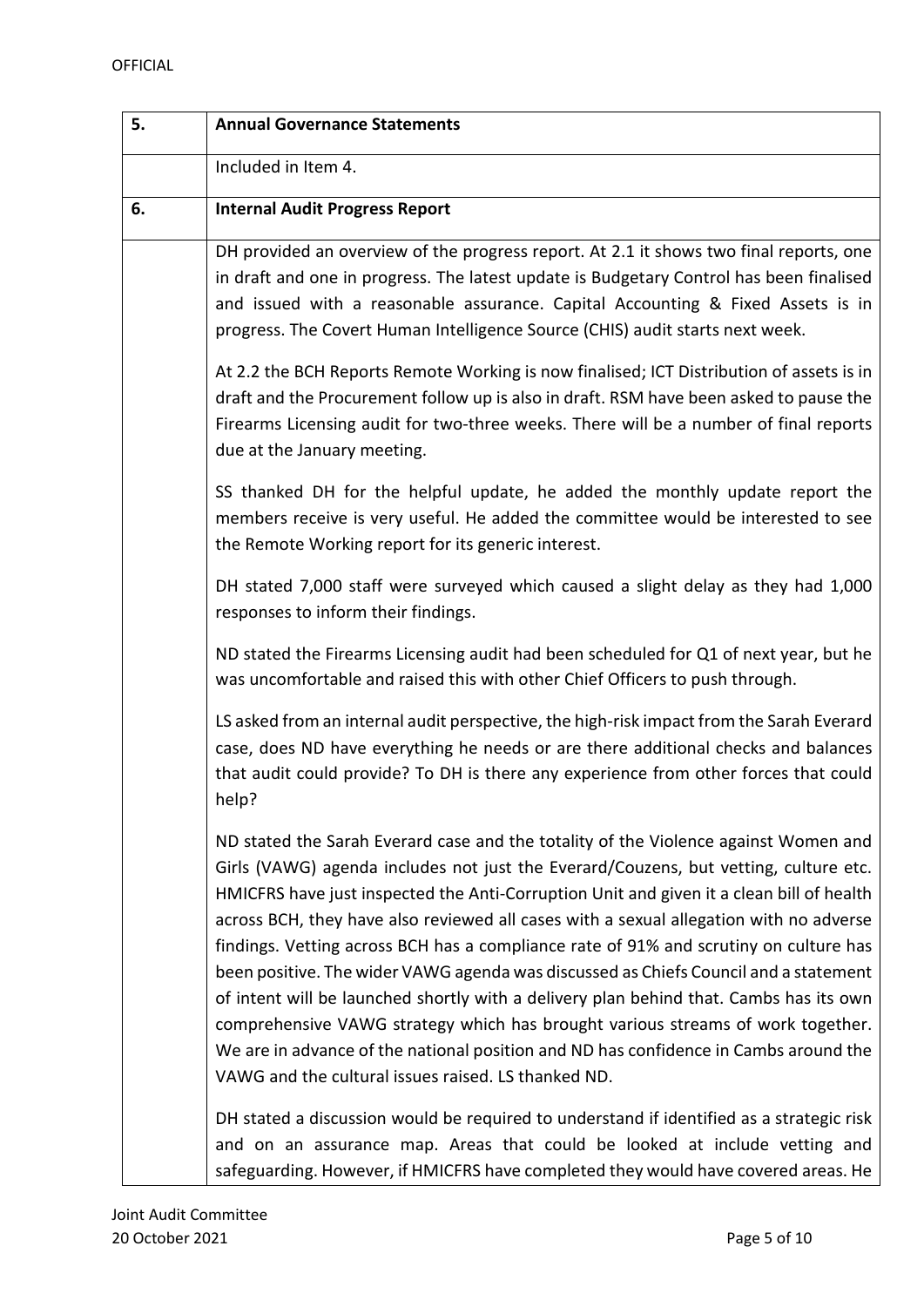|    | stated he is happy to discuss with management if there is anything RSM can assist with.                                                                                                                                                                                                                                                                                                                                                                                                                                                                                                                                                                            |
|----|--------------------------------------------------------------------------------------------------------------------------------------------------------------------------------------------------------------------------------------------------------------------------------------------------------------------------------------------------------------------------------------------------------------------------------------------------------------------------------------------------------------------------------------------------------------------------------------------------------------------------------------------------------------------|
|    | DP stated there are so many component parts but an area he would flag is prosecution<br>rates and the Local Criminal Justice Board (LCJB) is just one element that will maintain<br>a significant focus moving forward.                                                                                                                                                                                                                                                                                                                                                                                                                                            |
|    | IP asked ND, in terms of 91% compliance for vetting, what risk resides in the remaining<br>9%, and if 9% is reasonable with sound reasons, we as a committee need to evidence<br>that we've explored.                                                                                                                                                                                                                                                                                                                                                                                                                                                              |
|    | SS stated looking forward to the January 2022 meeting, there will be a discussion over<br>next year's IA programme, and members would like the opportunity to input into the<br>plan content for next year.                                                                                                                                                                                                                                                                                                                                                                                                                                                        |
|    | DH stated there are a multitude of meetings that go into developing the plan. The<br>Cambs draft plan can come to January but the BCH list will not be finalised.                                                                                                                                                                                                                                                                                                                                                                                                                                                                                                  |
|    | ND stated there are a number of facets, we've just had the HMICFRS inspection, the<br>PEEL inspection is pending and nationally there is a lot of work going on. We need to<br>pause before adding this to the audit plan. There is a lot of pressure currently to respond<br>to reviews and recommendations. SS stated this was indeed a good point.                                                                                                                                                                                                                                                                                                              |
|    | <b>Resolved:</b>                                                                                                                                                                                                                                                                                                                                                                                                                                                                                                                                                                                                                                                   |
|    | The group noted the report.<br>(i)                                                                                                                                                                                                                                                                                                                                                                                                                                                                                                                                                                                                                                 |
| 7. | <b>Strategic Risk Register</b>                                                                                                                                                                                                                                                                                                                                                                                                                                                                                                                                                                                                                                     |
|    | JH introduced JHu as the new OPCC Head of Business Development. JH stated this is the<br>cyclical review of the strategic risk register and has been a busy time with the<br>appointment of a new PCC and most of the risks are about the statutory responsibilities.<br>We will soon be publishing the Police and Crime Plan and have had many discussions<br>over reporting processes and meeting structures which JHu will speak to. JH stated the<br>current strategic risk register is 'clunky' and he has tasked JHu with a simplification so<br>the impact on statutory duties and risk is clearer and to ensure the OPCC joins up in<br>terms of delivery. |
|    | Risk 3.1 financial sustainability will undergo a significant review after the<br>comprehensive spending review (CSR). The financial forecast is tight this year and even<br>tighter for following years. JL added he isn't sure what level of detail the CSR will give<br>next week and we may have to wait for the detail in December.                                                                                                                                                                                                                                                                                                                            |
|    | IP stated he understands that some of the risks won't go away but he would like<br>recognition of the rhythm to the risks in any given year, so for example, 3.1 we won't<br>know until after the budget setting process. The nuances of risks should drive the                                                                                                                                                                                                                                                                                                                                                                                                    |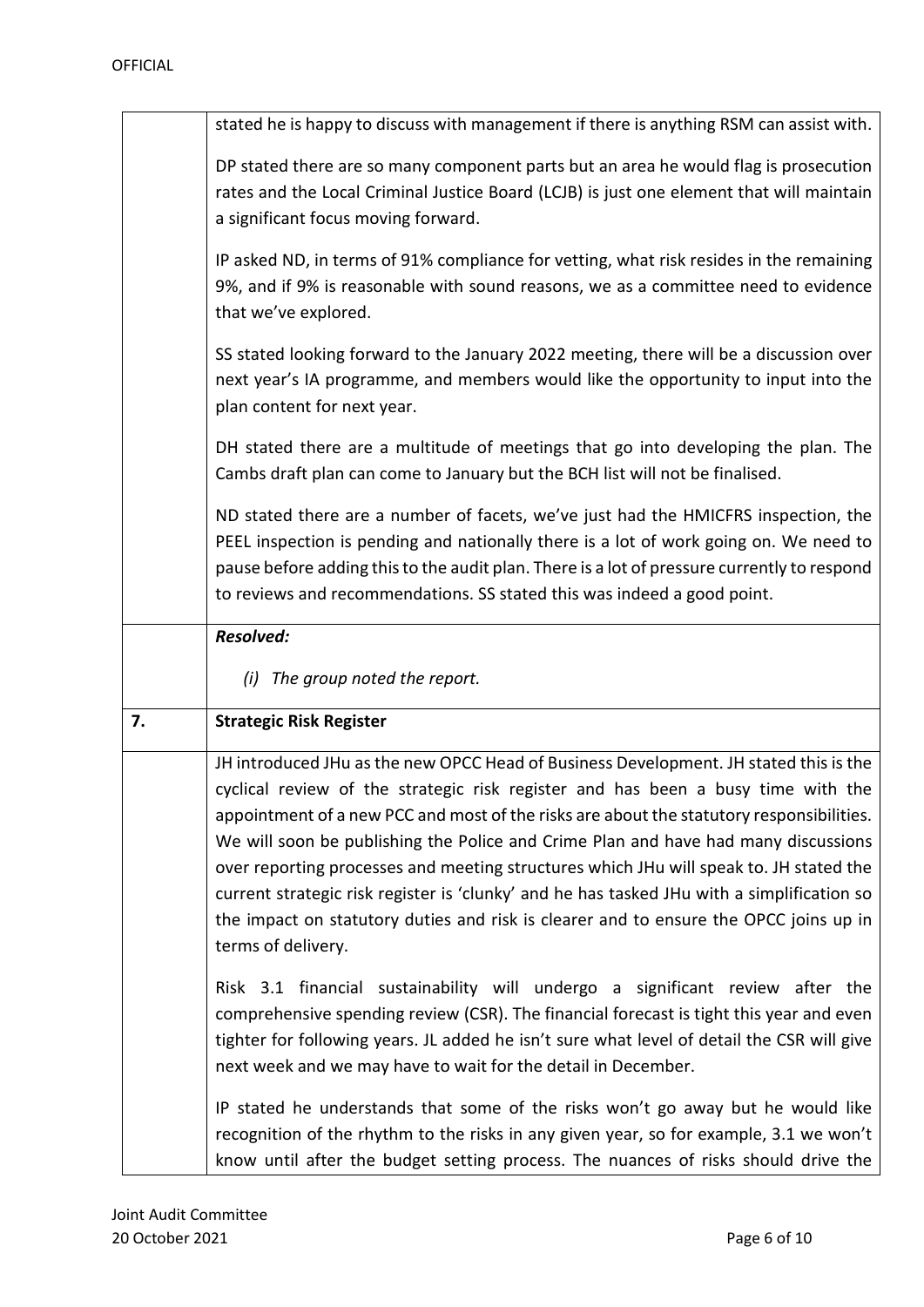|    | agenda of the committee and agrees the risk register is not as useful as it could be.                                                                                                                                                                                            |
|----|----------------------------------------------------------------------------------------------------------------------------------------------------------------------------------------------------------------------------------------------------------------------------------|
|    | JH thanked IP and stated we go through a review process quarterly, but some functions<br>take place without considering the strategic risk register. It is not a natural consequence<br>that flows from the register and back again. The budget is tight, so if what we do isn't |
|    | contributing to statutory duties why are we doing it.                                                                                                                                                                                                                            |
|    | SS stated the question of risk appetite and recalibration with pressures the committee<br>would like to understand better.                                                                                                                                                       |
|    | JHu supported what JH had said. He added he is currently mapping the OPCC<br>governance arrangements and reviewing timing of when the statutory functions are<br>best served and how to escalate and de-escalate at the right times.                                             |
|    | <b>Resolved:</b>                                                                                                                                                                                                                                                                 |
|    | (i)<br>The group noted the updates.                                                                                                                                                                                                                                              |
| 8. | <b>OPCC Governance Review</b>                                                                                                                                                                                                                                                    |
|    | JHu updated the committee that he is reviewing the good governance and assurance                                                                                                                                                                                                 |
|    | operating in the OPCC against statutory functions. He is working with colleagues in Beds<br>& Herts on the BCH Scheme of Governance. The Integrity Controls report will come to                                                                                                  |
|    | the January meeting. In addition, the mapping exercise, will identify how we fulfil the                                                                                                                                                                                          |
|    | statutory requirements and by the next meeting this should be mapped with a timeline.                                                                                                                                                                                            |
|    | SS stated collaborative governance is an area of interest for the committee and the six-                                                                                                                                                                                         |
|    | monthly updates are useful. In the pre-meet for January, we will ensure to get the right                                                                                                                                                                                         |
|    | things on the agenda.                                                                                                                                                                                                                                                            |
|    | IP asked if there was merit in trying to have a tri-force meeting of audit committees as                                                                                                                                                                                         |
|    | there are new members there may be appetite.                                                                                                                                                                                                                                     |
|    | <b>Resolved:</b>                                                                                                                                                                                                                                                                 |
|    | (i)<br>The committee noted the reports.                                                                                                                                                                                                                                          |
|    | (ii)<br>NL to contact Beds & Herts to assess appetite for a tri-force committee<br>meeting.                                                                                                                                                                                      |
| 9. | <b>Annual Review of Terms of Reference</b>                                                                                                                                                                                                                                       |
|    | SS stated the terms of reference for the committee were subject to significant revision                                                                                                                                                                                          |
|    | with help from CIPFA about 18 months ago. If OPCC and CC are still happy they are fit                                                                                                                                                                                            |
|    | for purpose. JH stated he has no issue.                                                                                                                                                                                                                                          |
|    | AG queried following the Internal Audit progress report, the committee's role with the                                                                                                                                                                                           |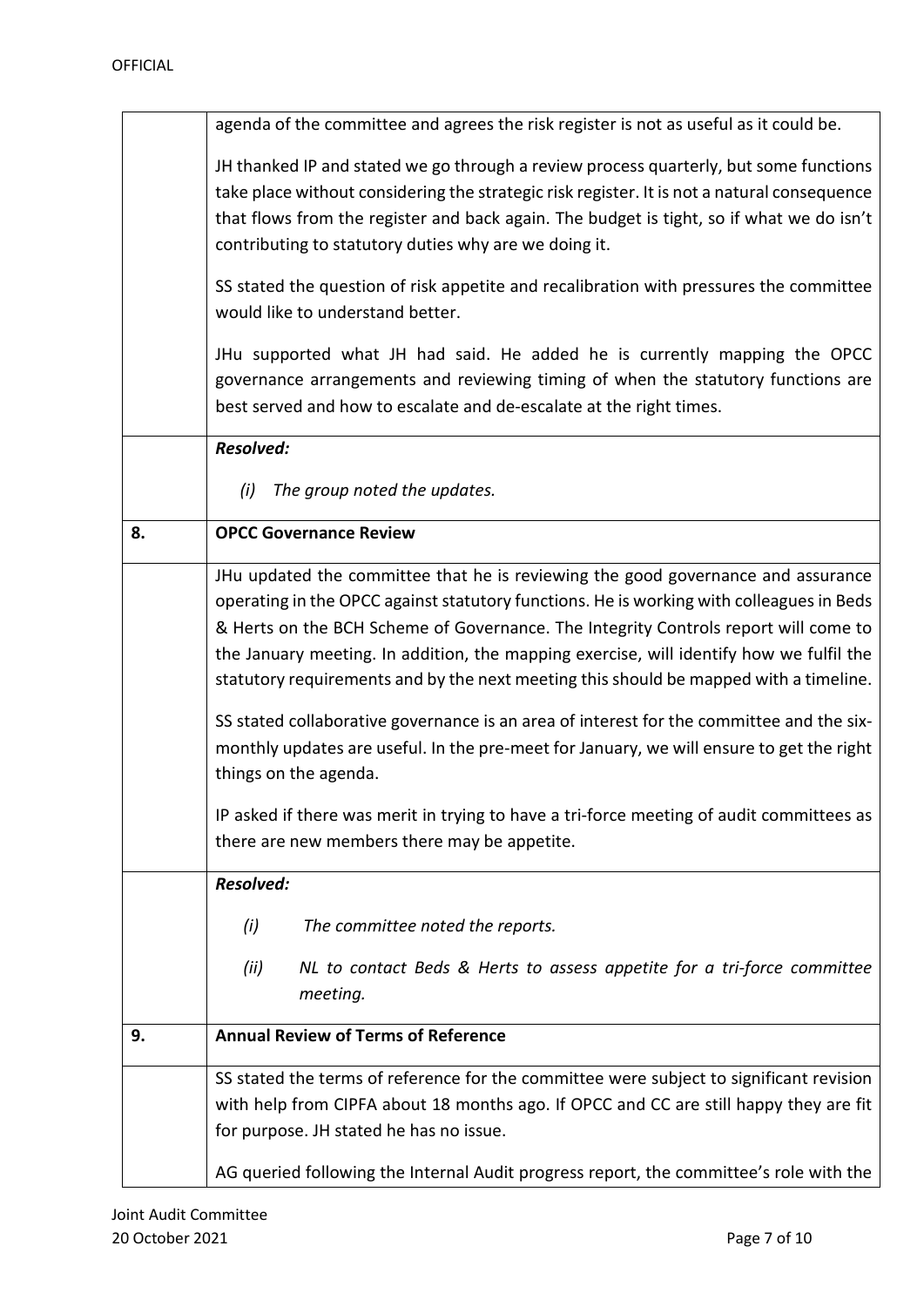|     | plan, is it to review the audit plan and any proposed revisions (as at 2.7) or is it we are<br>to agree changes or we are notified of changes?                                                                                                                                                                                                                               |
|-----|------------------------------------------------------------------------------------------------------------------------------------------------------------------------------------------------------------------------------------------------------------------------------------------------------------------------------------------------------------------------------|
|     | SS stated the members are keen to have appropriate involvement and work with<br>management on rather than just be notified of the results.                                                                                                                                                                                                                                   |
|     | IP stated this is an unusual audit committee compared with other organisations, our<br>role is more one of persuasion and influence and oversight rather than a prescriptive<br>role. The audit programme is developed in conjunction with the committee but<br>ultimately it is for the CC and PCC to decide. We hope that they would listen to our<br>comments and advice. |
|     | SS stated the next meetings are in January and then April by which stage the audit plan<br>is finalised so we need to look for the opportunity to have our thoughts included.                                                                                                                                                                                                |
|     | LS stated our role as an independent body of people is to pressure test the input and<br>provide constructive challenge, if we are involved too much we lose our objectivity.                                                                                                                                                                                                |
|     | JH stated if the wording is unclear we can amend. SS stated the wording is OK, we need<br>a mechanism for opportunity to discuss before the plan is approved.                                                                                                                                                                                                                |
|     | DH added the pulling together of the plan as it is being developed, but in year revisions<br>are with management, if there are amendments to the programme then the committee<br>can challenge if required.                                                                                                                                                                  |
|     | IP suggested to capture the nuance to change 2.7 to "To review and comment on the<br>internal audit plan and any ongoing revisions to that plan". The Committee agreed the<br>amendment.                                                                                                                                                                                     |
|     | SS stated the terms of reference are approved for another year.                                                                                                                                                                                                                                                                                                              |
|     | <b>Resolved:</b>                                                                                                                                                                                                                                                                                                                                                             |
|     | (i)<br>The committee noted the update.                                                                                                                                                                                                                                                                                                                                       |
|     | Point 2.7 to be amended as per suggestion and ToR approved.<br>(ii)                                                                                                                                                                                                                                                                                                          |
| 10. | Summary of meeting and review of actions                                                                                                                                                                                                                                                                                                                                     |
|     | SS asked DP if he wanted to add anything at this stage. DP stated it has been useful to                                                                                                                                                                                                                                                                                      |
|     | attend and see how the meeting progresses. The spirit of working together going<br>forward is key to him.                                                                                                                                                                                                                                                                    |
|     | <b>Resolved:</b>                                                                                                                                                                                                                                                                                                                                                             |
|     | (i)<br>The committee noted the update.                                                                                                                                                                                                                                                                                                                                       |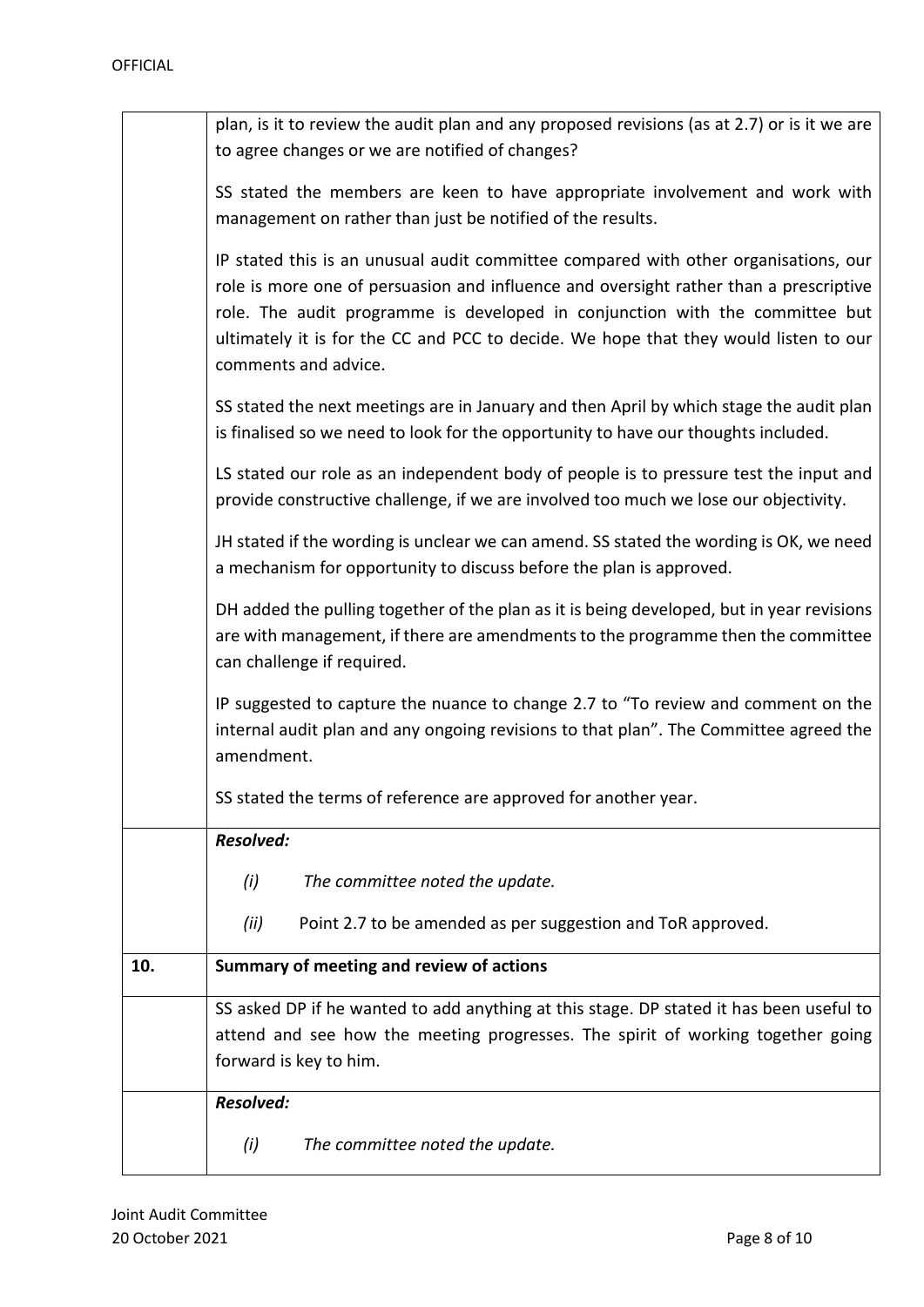| 11. | <b>AOB</b>                                                                                                                                                                                                                                                                                                                                  |
|-----|---------------------------------------------------------------------------------------------------------------------------------------------------------------------------------------------------------------------------------------------------------------------------------------------------------------------------------------------|
|     | JL informed the committee that PSAA have contacted us about opt in arrangements for<br>the next tender. There is plenty of time but the PCC and CC as corporations sole have<br>to decide. Initial conversations are that we will opt in to the appointment and<br>procurement of External Audit. Do the committee require a formal report? |
|     | IP asked if any other forces/PCCs opt out? JL answered the majority opt in, there may<br>be a few that opt out but it is an onerous task to undertake ourselves.                                                                                                                                                                            |
|     | IP stated there is no real market for external audit, so if we opt out we would be going<br>out with no safety net.                                                                                                                                                                                                                         |
|     | DH stated he knew of one Police and Fire Commissioner who opted out, but of the 500+<br>organisations c11-12 opted out nationally in the last round.                                                                                                                                                                                        |
|     | SS stated there is no requirement for a report.                                                                                                                                                                                                                                                                                             |
|     | IP stated that if we opted out it would increase cost and risk and could see no<br>advantages to opting out.                                                                                                                                                                                                                                |
|     | JL added Beds & Herts are opting in and PSAA allocate the same auditor across BCH<br>which makes auditing of the collaboration functions far easier.                                                                                                                                                                                        |
|     | SS added that it would be helpful if Fire is part of the same set up.                                                                                                                                                                                                                                                                       |
|     | SS stated the members had held a pre-meet yesterday and considered their efficiency<br>and effectiveness, he thanked the management for their feedback and will report back<br>to JH on their conclusions.                                                                                                                                  |
|     | <b>Resolved:</b>                                                                                                                                                                                                                                                                                                                            |
|     | (i)<br>The committee noted the update.                                                                                                                                                                                                                                                                                                      |
|     | (ii)<br>Further verbal update on PSAA arrangements to come to January meeting.                                                                                                                                                                                                                                                              |
| 16. | <b>Date of Next Meeting</b>                                                                                                                                                                                                                                                                                                                 |
|     | The next meeting will be held on Thursday 27 January 2022 at 14.30 hours via Teams.                                                                                                                                                                                                                                                         |
|     | 2021/22 and 2022/23 Meeting Dates                                                                                                                                                                                                                                                                                                           |
|     | Thursday 28 April 2022 10.30am                                                                                                                                                                                                                                                                                                              |
|     | Thursday 28 July 2022 1430 hours                                                                                                                                                                                                                                                                                                            |
|     | Thursday 3 November 2022 10.30am                                                                                                                                                                                                                                                                                                            |